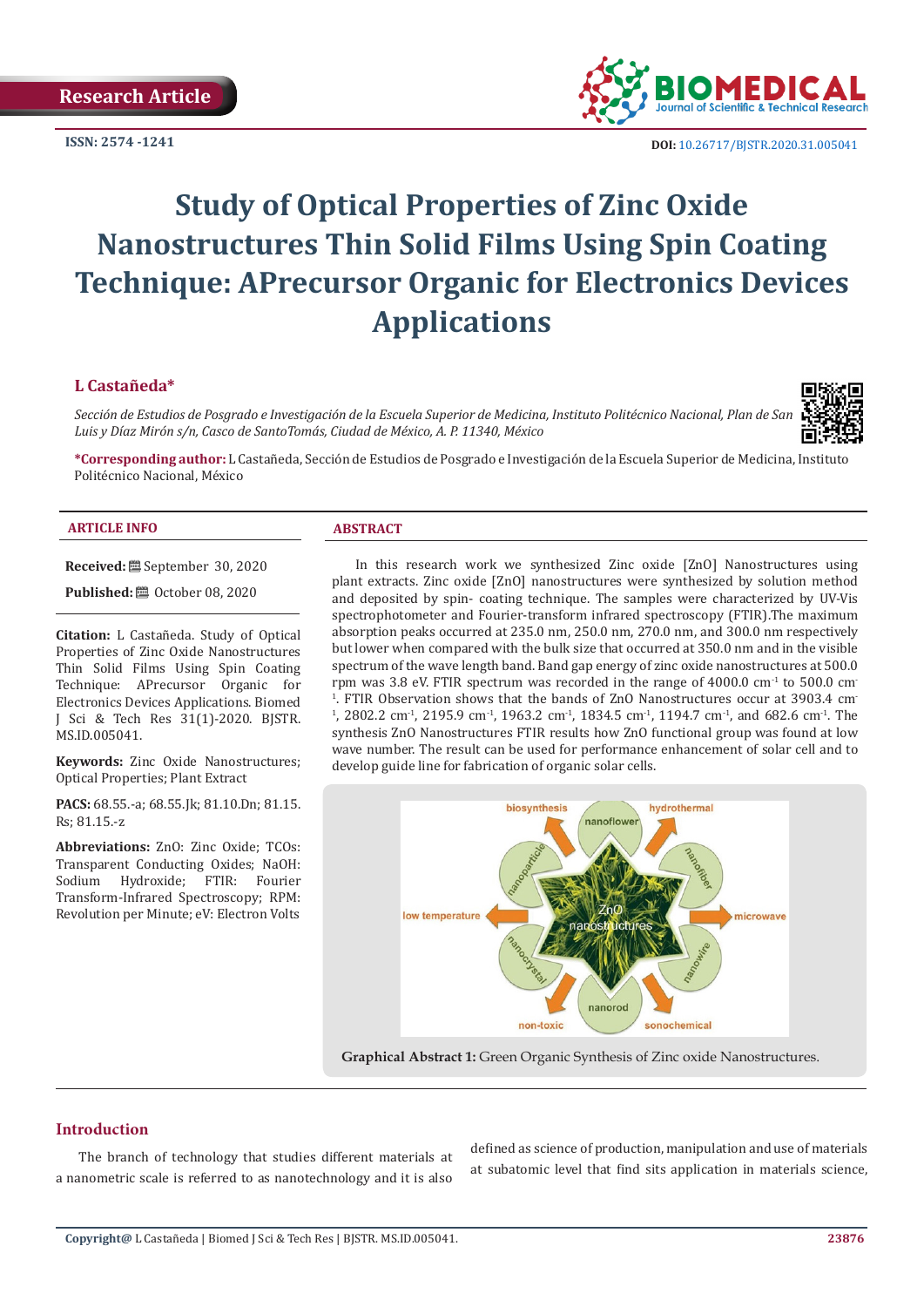engineering, and electronics. Recently, transparent conducting oxides (TCOs) have been widely studied. ZnO thin solid films are one of the most prominent transparent conducting oxides for the fabrication of the next generation advanced applications such as window layer in heterojunction solar cells ZnO is an inorganic material with high electron mobility and easy to prepare as electron acceptor to dissociate excitons formed in conjugated polymer as the active material of solar cells. Zinc oxide is an inorganic material that has found it suspension many applications and can be prepared

as a nanostructure [1-10]. Zinc oxide nanostructures have been widely used as donor material due to its superior optoelectronic properties and it is relatively easy to be synthesized by using the following methods: ultrasound, anodization, co-precipitation, solgel method, chemical vapor deposition and mechano-chemical activation thermal synthesis.

Ramesh, et al., in their research reported that the synthesized ZnO nanostructures are moderately stable, roughly spherical with maximum particles in size range with in nm in diameter [10]. Renata Dobrucka and Jolanta Dugaszewka, et al. reported the synthesis of ZnO nanostructures using Trifoliumpratense flower extract characterized using different methods to study the efficacy of the synthesized ZnO nanostructures against clinical and standard strain of Staphylococcus aureus and Pseudomonas aeruginosa and standard strain of *Escherichia coli* [11]. Geetha, et al., in their article Green medicated synthesis and characterization of ZnO nanostructures using Euphorbia Jatropa latex as reducing agented ported that latex plant played an important role in controlling the size of the particle and its morphology [12]. Fatimah, et al., reported that Mimosa pudica and coffee powder extracts materials have crystallite size of around 27.1 Å and 46.9 Å and that photo-catalytic activity (photo-catalytic activities depend highly on experimental conditions such as the amount of catalyst, light intensity, lighting area, reactor volume, type of reactor, temperature, and pressure.

Intrinsic properties of semiconductor photo-catalysts, such as the particle/crystallite size, phase composition, surface area, surface hydroxyls, lattice defects and type and level of dopants (metals and nonmetals), morphology (powder, nanoparticles, nanotubes, nanorod, and hollow nanospheres), structural features, and photo-physical properties, influence their performance) of ZnO nanostructures is related to the crystallite size as well as band gap energy values [13]. Matinise, et al., reported that ZnO nanostructures have a god electrochemical activity and are consider as a potential electrocatalyst [14]. Zinc oxide nanostructures have been widely developed as donor material due to its superior optoelectronic properties and it is relatively easy to be synthesized by using solution methods. Taufiq, et al., used a sol-gel method to synthesis and study ZnO Nanostructures [15]. Fakhari, et al., carried out green synthesis of nanostructures by biological systems they reported peaks absorption around 350.0 nm due to large excitation binding energy at room temperature≈23.0 °C [16].

ZnO nanostructures were blended with apoly-3-hexylthiophene as active material for high performance solar cell [17]. Patidar, et al., blended ZnO Nanostructures with Poly(3 hexylthiophene-2,5-diyl)  $[(C_{10}H_{14}S)_{n}]$  and an improvement was reported inter chains and intra chains ordering when compared to pure Poly(3-hexylthiophene-2,5-diyl)  $[(C_{10}H_{14}S)_{n}]$  [18]. Power conversion efficiency of solar cells also improved. The objectives of this research are to understand the synthesis of Zinc oxide Nanostructures, to explore the behavior of zinc a nanostructure thin solid films in certain condition and characterizes ZnO Nanostructures thin solid films. Also, to investigated the optical properties by means of UV-Vis spectroscopy and chemical structure by means of FTIR spectroscopy for performance enhancement for solar cells.

# **Experimental Details**

#### **Laboratory Instruments and Materials**

The materials used were bashful leaves (Mimosa Pudica). The leaves are bipinnately compound, with one or two pinnae pairs, and 10-26 leaflets per pinna. The petioles are also prickly. Pedunculate (stalked) pale pink or purple flower heads arise from the leaf axils in midsummer with more and more flowers as the plant gets older. The globose to ovoid heads are 8.0-10.0 mm (0.3-0.4 in) in diameter (excluding the stamens). On close examination, it is seen that the floret petals are red in their upper part and the filaments are pink to lavender. Pollens are circular with approximately 8.0 μm diameter. Zinc acetate dihydrate,  $[[\text{Zn}(\text{CH}_3\text{COO})_2\bullet\text{ZH}_2\text{O}]$ , 99.9 %, from Sigma-Aldrich Química, S.L. Toluca, México), Ethanol ([C<sub>2</sub>H<sub>5</sub>OH], 99.9 %, from Sigma-Aldrich Química, S.L. Toluca, México), Sodium hydroxide ([NaOH], 99.9 %, from Sigma-Aldrich Química, S.L. Toluca, México), Beakers glass (A beaker is generally a cylindrical container with a flat bottom, from Sigma-Aldrich Química, S.L. Toluca, México), Petri dish (Petri dishes were traditionally meant to be reusable and made of glass; often of heat-resistant borosilicate glass for proper sterilization at 120.0-160.0 °C, from Sigma-Aldrich Química, S.L. Toluca, México), Filter papers (Filter paper is a semi-permeable paper barrier placed perpendicular to a liquid or air flow.

It is used to separate fine substances from liquids or air. It is used in science labs to remove solids from liquids. This can be used to remove sand from water, (from Sigma-Aldrich Química, S.L. Toluca, México). For this purpose, the oven mentioned below was used LCC/LCD Clean Process Lab Oven Despatch's LCC and LCD clean process laboratory ovens have forced airflow recirculation that is 100.0 % HEPA filtered and can maintain ISO Class 5 (Class 100) operation throughout the process cycle. These lab ovens can be stacked up to three high for added capacity in small labs. Nitrogen atmosphere is available, and the maximum temperature is 350.0 °C (~662.0 °F), Spatula (from Sigma-Aldrich Química, S.L. Toluca, México) is usually used to scrape within the contours of a mixing bowl or to level off the top of a dry mixing cup. It is a tool with two flat edges on a flexible blade, and finally A magnetic stirrer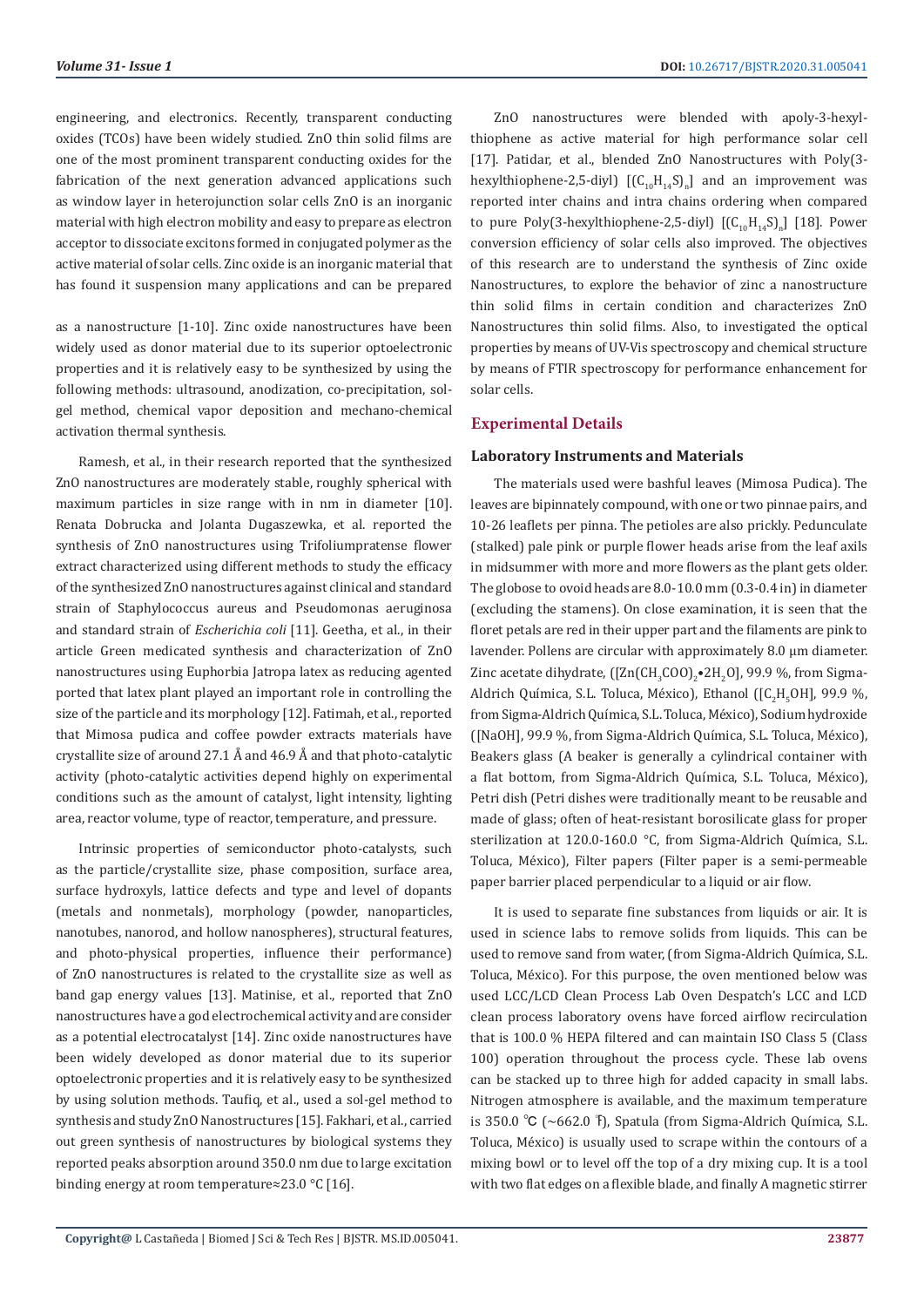or magnetic mixer (IKA C-Mag HS 7, People's Republic of China) is a laboratory device that employs a rotating magnetic field to cause a stir bar (or flea) immersed in a liquid to spin very quickly, thus stirring it. The rotating field may be created either by a rotating magnet or a set of stationary electromagnets, placed beneath the vessel with the liquid. These were some of the instruments used to carry out the research scientist work.

#### **Methodology to Perform the Experiment**

All experimental procedures of preparation of the thin solid films were performed in a glove box (Plas Labs<sup>TM</sup> Glove Box 855 - ACB Anaerobic Chamber Manually) control your atmosphere when working with oxygen-sensitive materials in this glove box. Plas Labs™ Glove Box 855 - ACB Chamber uses a catalyst heater to reduce any trace entering oxygen to water vapor - GLOVE BOX PLAS LABS 855 - ACB/EXP ANAEROBIC CHAMBER, manually controlled atmosphere multi user bright is a sealed container that is designed to allow one to manipulate objects where a separate atmosphere is desired. Built into the sides of the glove box are gloves arranged in such a way that the user can place their hands into the gloves and perform tasks inside the box without breaking containment. Part or the entire box is usually transparent to allow the user to see what is being manipulated.

#### **Substrates Cleaning Procedure**

The cleaning procedure for soda-lime glass substrates is explained in the following lines:

i) A five minute ultrasonic bath in a trichloroethylene  $\left(\begin{bmatrix} C_2 HCl_3 \end{bmatrix}, 99.9 \%$ , from Sigma-Aldrich Química, S.L. Toluca, México) was implemented to degrease the substrates, followed by

 $\mu$ ) A five minute bath in a methyl alcohol ([CH<sub>3</sub>OH],99.9 %, from Sigma-Aldrich Química, S.L. Toluca, México);

iii) A five minute ultrasonic bath in acetone ([CH<sub>3</sub>COCH<sub>3</sub>],99.9 %, from Sigma-Aldrich Química, S.L. Toluca, México), and afterward

iv) The substrates were subsequently dried by blowing them with a pure and dry nitrogen ([N2] 99.9 % from PRAXAIR, México) gas flow.

# **Technique of Preparation of Plant Extract**

Thirty grams (30.0 g) of Ewe patanmon (Yoruba name), bashful leaves (Mimosa Pudica), were collected and washed thoroughly with deionized water [H<sub>2</sub>O] (Resistivity of water produced at  $\sim$  23.0 °C, > 5.0 MΩ•cm, ZLXL62080 Milli-Q, from Merck Milipore, México) to remove dirt and the residual moisture. The leaves were grinded in to powder after dry in gin ambient temperature  $\sim 23.0$  °C, 0.4 g of the powder sample was added into 40.0 ml of ethanol solvent and stirred for 24.0 h without heat using magnetic stirrer. The solution

was filtered. The extract was stored and kept away from ray of the sun.

#### **Preparation of Aqueous Zinc Acetate Dihydrate Solution**

Zero point two grams were used of  $\text{Zn}(\text{CH}_3\text{COO})2 \cdot 2 \text{H}_2\text{O}$  was dissolved in 20.0 ml of  $[C_2H_5OH]$  at room temperature  $\sim$  23.0 °C. The solution was heated at 900.0 °C for 40.0 min using magnetic stirrer. The solution was left to cool under ambient temperature  $\sim$ 23.0 °C.

#### **Synthesis of Zinc Oxide Nanostructures**

In this procedure 0.5 M aqueous solutions of zinc acetate dihydrate is mixed with10 ml of plant extract which was stirred without heat for 4.0 h using magnetic stirrer for homogenous mixture. Sodium hydroxide solution was then prepared by mixing it with 0.8 M aqueous use ethanol and stirred without heat for 4.0 h. The two solutions were added together and stirred for 6.0 h for homogenous mixture and chemical reaction. Zinc Hydroxide  $[Zn(OH)_2]$  is an inorganic chemical compound. It also occurs naturally as three rare minerals: wülfingite (orthorhombic), ashoverite and sweetie (both tetragonal) precipitate that settled at the bottom of thesealed beaker was obtained by removal of excess mother liquor. The precipitate  $\text{[Zn(OH)}_{2}\text{]}$  by products was removed by washing with deionized water and acetone. Heating process or baking was carried out at the temperature of 300.0 °C for 45 min to evaporate the solvent in a Laboratory Chamber Furnace-ELF (Carbolite Gero USA Verder Scientific, Inc.) and to convert  $\text{[Zn(OH)}_{2}\text{]}$ into zinc oxidenanostructures.

#### **Analysis of the Samples**

The materials were analyzed using a UV-VIS spectrophotometer (UV-2700, Shimadzu, Japan) is a method of molecular absorption spectroscopy with ultraviolet and visible radiation, simple and inexpensive technique to determine the concentration of an analyte in solution. It can be used for relatively simple analysis, where the type of compound to be analyzed ('analyte') is known. to do a quantitative analysis to determine the concentration of the analytes and Fourier Transform-Infrared Spectroscopy (FTIR) (FTIR Nicolet<sup>™</sup> iS<sup>™</sup> 50 U. S. A.) is an analytical technique used to identify organic (and in some cases inorganic) materials. This technique measures the absorption of infrared radiation by the sample material versus wavelength. The infrared absorption bands identify molecular components and structures.

## **Deposition of Synthesized of Zinc Oxide Nanostructures**

Zinc oxide solution was prepared and deposited onsoda-lime glass substrate at different spin coating speed using spinning coating (model The Process Station Etching, SPS-Europe B.V., Netherlands). Spin coating is one of the most common techniques for applying thin films to substrates (Figure 1). It is used in a wide variety of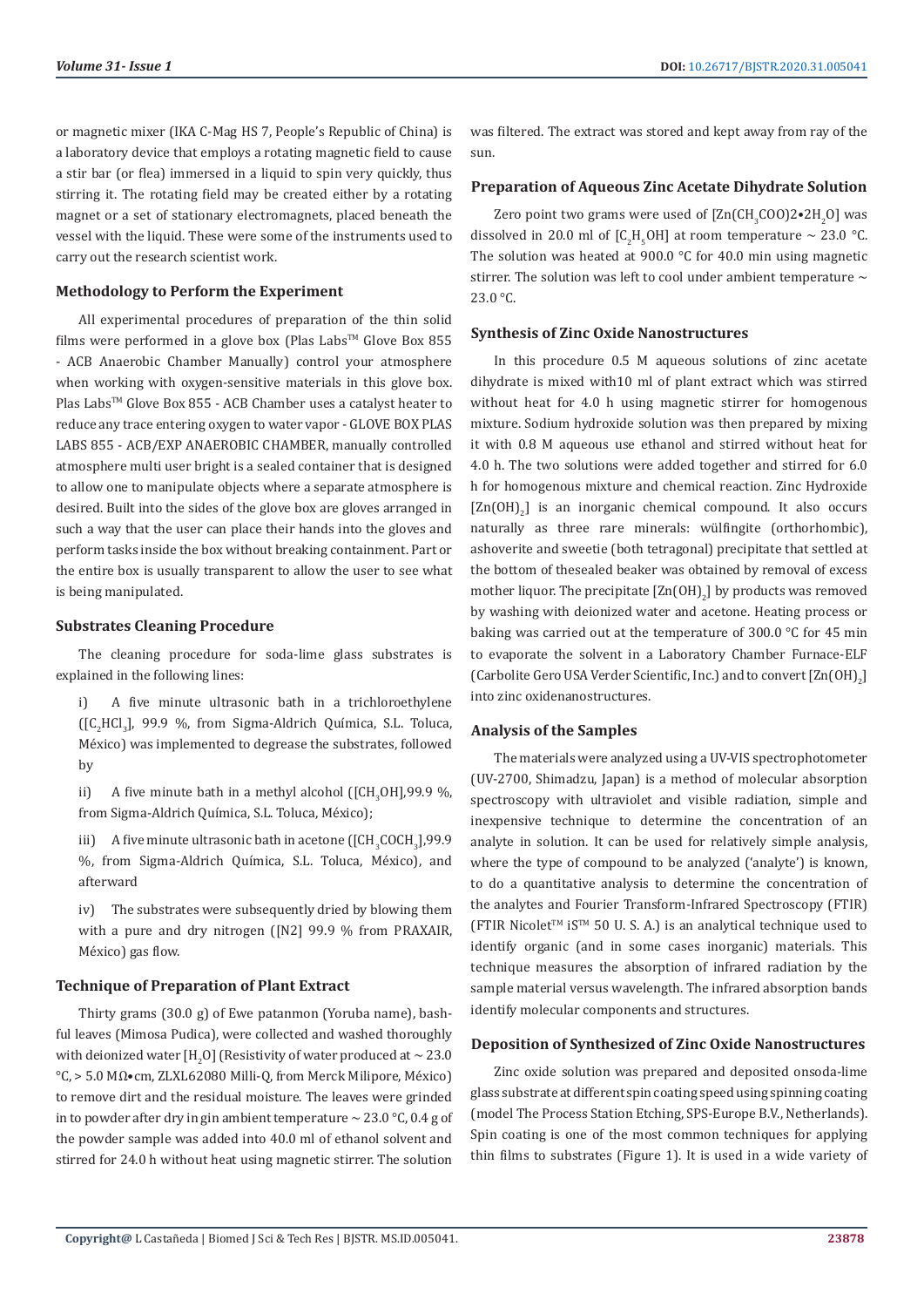industries and technology sectors. The advantage of spin coating is its ability to quickly and easily produce very uniform thin solid films, ranging from a few nanometers to a few microns in thickness. The use of spin coating in organic electronics and nanotechnology is widespread and has built upon many of the techniques used in other semiconductor industries. It also has some differences due to the relatively thin solid films and high uniformity required for effective device preparation, as well as the need for self-assembly and organization to occur during the casting process. Spin coating speeds of 3000 revolution per minute (rpm), 2000 rpm, 1500 rpm, 1000 rpm, 750 rpm, and 500 rpm were considered respectively for 30 seconds corresponding to thin solid film layer thick nesses of 32 nm, 35 nm, 87 nm,115 nm,146 nm, and 177 nm respectively. Depending on the speed of rotation (rpm) of the spin coater, the desirable thickness of the thin solid films was obtained. It is important to note that the thickness of the thin solid film being spin coated depend on both time and speed of rotating stub as specified by equipment manufacturer.Another method of determination of thickness is by using Equation (1) in the absence of surface profile meter.

$$
t = \frac{M_2 - M_1}{A \bullet D} \dots (1)
$$



**Figure 1:** Schematic diagram of the experimental setup used to deposit the samples.

where  $t$  is the thickness of the thin solid films (nm),  $M_i$  is the mass of the sample before deposition,  $M<sub>2</sub>$  is the mass of the sample after deposition, and A is the Area covered by the thin solid films and D is the Density of the thin solid films.

#### **Zinc Oxide Nanostructures Characterization**

Characterizations of [ZnO] nanostructures were performed to investigate the chemical and optical character of the samples. UV-Vis spectrophotometer and Fourier transform infrared spectroscopy (FTIR) were used for characterization of the samples UV-Vis analysis and absorption properties was obtained using UV-VIS spectrophotometer. The wave length spectrum for which a material absorbs light and produces photo current the l.0 ps determine that her the material is capable of converting the available light illuminating it in to electric energy. Absorption was chosen as the optimization variable because the choice of layer thickness *(t)* is

critical for optimization of the efficiency. UV-VIS spectrophotometer was used to record the transmittance and reflectance in percentage (%). The absorbance was calculated using the Equation (2):

$$
A = 2 - \log(°\!\!\sqrt{a}) a.u. \quad \dots (2)
$$

where A is the absorbance, %T is the percentage transmittance. Band gap energy of ZnO nanostructures was calculated (3) [19-21].

The following relational expression proposed by Tauc, Davis, and Mott is used:

$$
(αhυ)^{\frac{1}{n}} = A(hυ - E_g) \dots (3)
$$

The value of the exponent n denotes the nature of the sample

transition. For direct allowed transition  $n = \frac{1}{2}$ , direct forbidden transition  $n = \frac{3}{2}$ , indirect allowed transition  $n = 2$ , indirect forbidden transition  $n = 3$ . For our case  $n = \frac{1}{2}$ , therefore equation (3) would be:

$$
(\alpha h v)^2 = A(hv - E_g) \dots (4)
$$

where (*hv*) is the photon energy the values were determined from the inverse relationship between energy in electron volts [eV] and wavelength of the UV-visible spectrum using the equation (5).

$$
E = \frac{h \bullet c}{q \bullet \lambda} \quad ....(5)
$$

where E is the photon energy, h is planck's constant  $(6.626 \times$  $10^{-3}$  J•s), c is the speed of light (3.0×10<sup>8</sup> m/s),  $\lambda$  is wavelength q is the electron charge ( $1.6 \times 10^{-19}$  C),  $\alpha$  is the absorption coefficient, Eg is the optical band gap and A is the proportional constant.

The energy band gap was obtained from straight line plot of (*αhʋ*)2 *vs*. *hʋ* by extrapolating of the line to baseline. The absorption coefficient  $(\alpha)$  of thin film was calculated using the equation  $(6)$ [22].

$$
\alpha = 2.3 \bullet \left(\frac{A}{t}\right) \dots (6)
$$

FTIR spectrum of ZnO nanostructures was obtained from sample deposited at 500 rpm corresponding to 120 nm thickness.

#### **Results and Discussion**

#### **UV-Vis Spectra Analysis of Zinc Oxide Nanostructures**

Figure 2 shows the transmittance of ZnO nanostructures deposited at different spin coating speed. The solution at 500 rpm among the deposition at different spin coating speed has the highest absorption value and least transmittance after optical properties characterization in the visible spectrum of wave length band (400 nm to 900 nm) as shown in Figure 3. It can be seen in Figure 4 that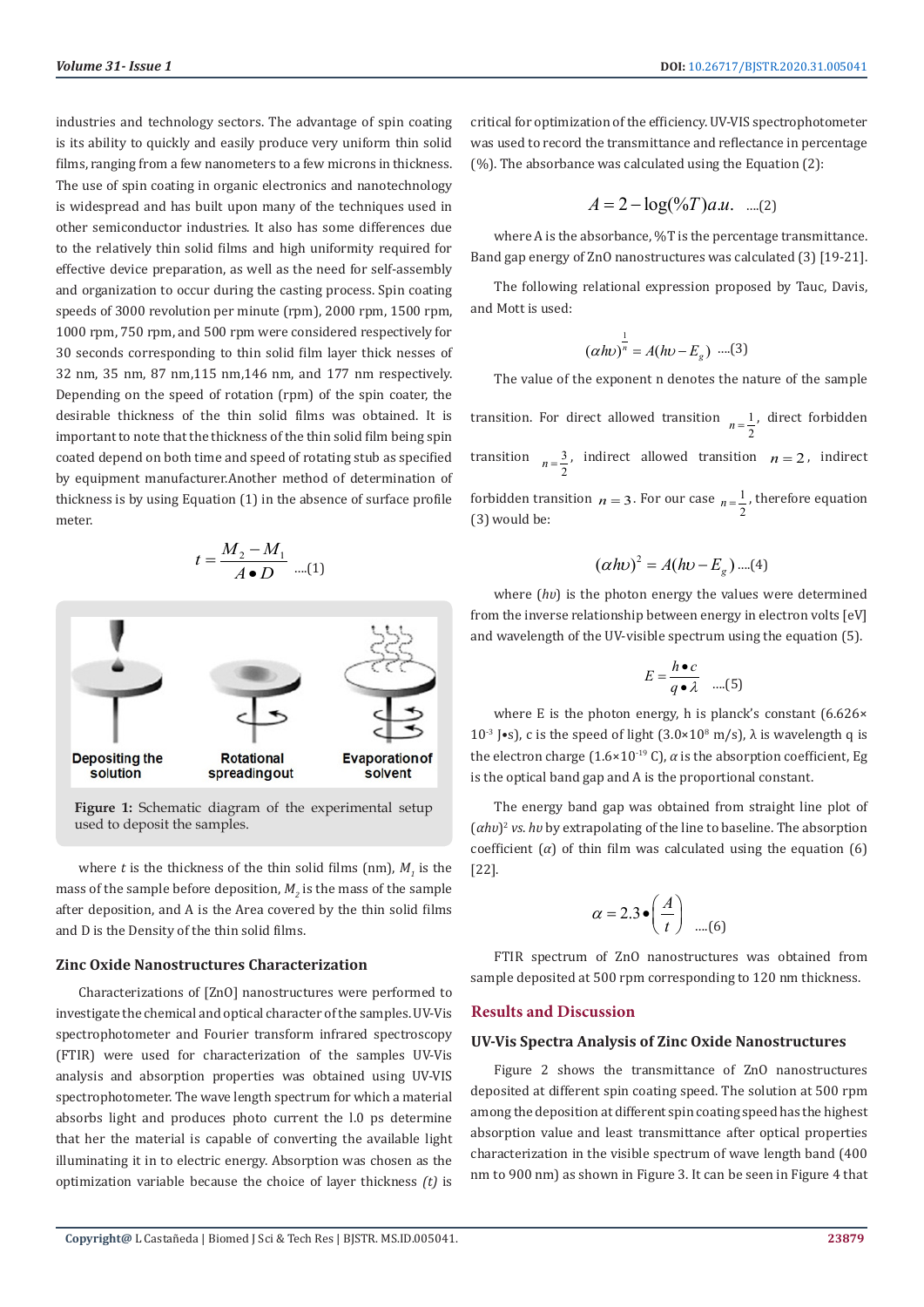the absorption spectrum of the ZnO nanostructures that were made to 500 rpm lies at 230 nm to 300 nm in UV spectrum of wavelength band in agreement as reported by Gupta, et al., [23]. The maximum absorption peaks occurred at 230 nm, 250 nm, 270 nm, and 300 nm respectively but lower when compared with the bulk size that occurred at 350 nm and in the visible spectrum of the wavelength band. Figure 5 shows band gap energy graph of zinc oxide nanostructures at 500 rpm, the obtained band gap energy was 3.8 eV which is similar to the research study reported by Taufiq, et al., and Preethi, et al., [15,24]. This shows thickness of plant extract and ZnO nanostructures composites has effect on photon energy absorption.



**Figure 2:** Transmittance versus wavelength graph of Zinc oxide Nanostructures at different spin coating speed.







**Figure 4:** Absorbance versus wavelength graph of Zinc oxide Nanostructures at spin coating speed of 500 rpm.



**Figure 5:** Absorbance versus wavelength graph of Zinc oxide Nanostructures at spin coating speed of 500 rpm.

# **Fourier Transforms Infra-red Spectroscopy Analysis of Zinc Oxide Nanostructures**

FTIR spectrum of ZnO nanostructures was obtained from sample deposited at 500 rpm corresponding to 120 nm thickness. Figure 6 shows the infrared spectrum of the sample of ZnO nanostructures that were made to deposited on soda-lime glass substrate at 500 rpm. ZnO nanostructures FTIR spectrum was recorded in the range of 4000 cm $1$  to 500 cm $1$ . Observation shows that the bands of ZnO Nanostructures occurs at 3903.4 cm<sup>-1</sup>, 3626.4 cm-1, 2802.2 cm-1, 2395.4 cm-1, 2195.9 cm-1, 1963.2 cm-1, 1905.0 cm-<sup>1</sup>, 1834.5 cm<sup>-1</sup>, 1643.0 cm<sup>-1</sup>, 1494.9 cm<sup>-1</sup>, 1288.7 cm<sup>-1</sup>, 1194.7 cm<sup>-1</sup>, 969.8 cm-1, 882.6 cm-1, 783.4 cm-1 and 682.6 cm-1. The synthesis ZnO nanostructures FTIR result shows Zn-O functional group was found at low wave number as shown in Figure 7 and Figure 8 which is similar to results reported [7,11,15,25-32] (Table 1).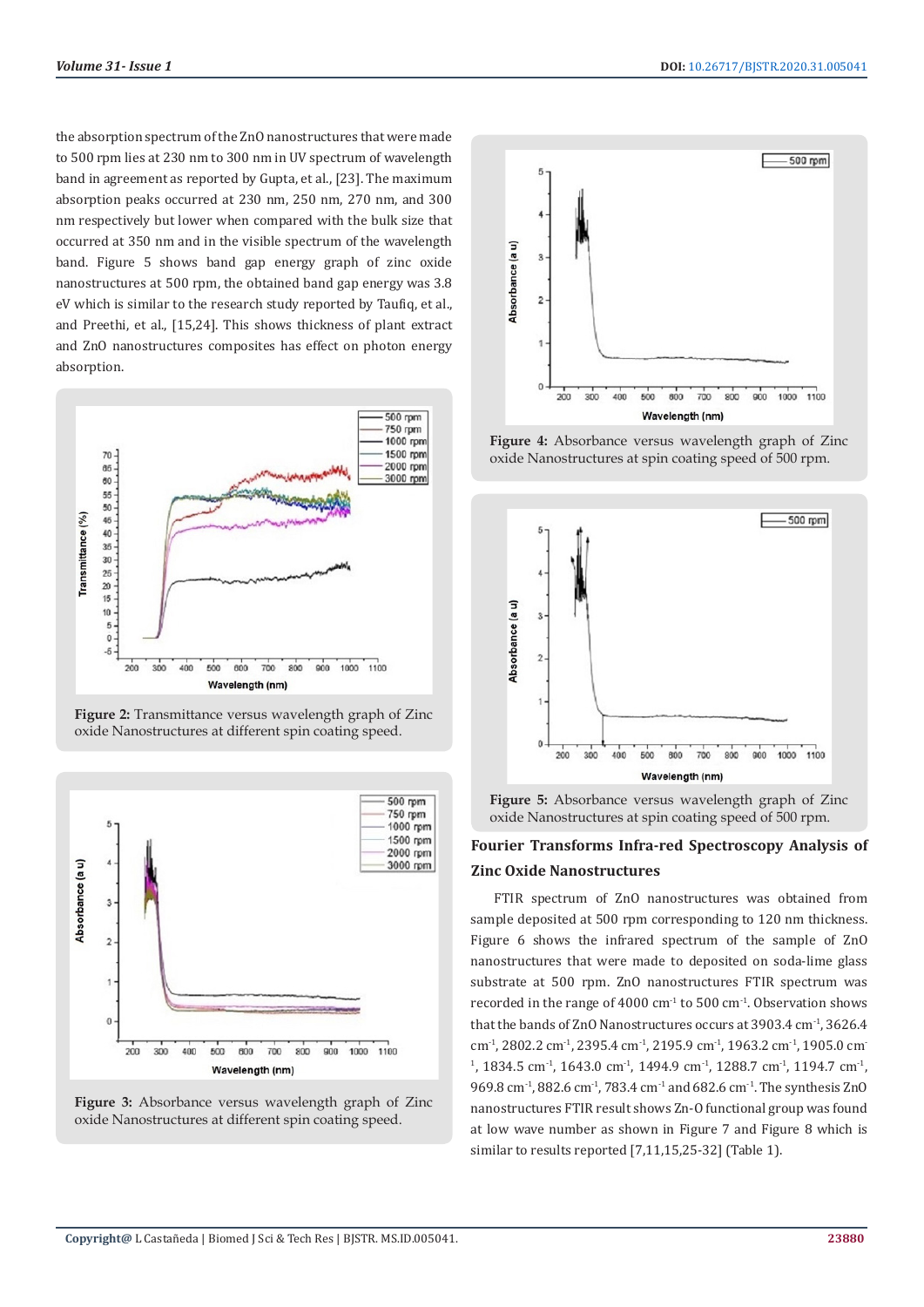







|                                             |  |  |  |  | Table 1: Functional groups of the synthesized the zinc oxide |  |  |  |
|---------------------------------------------|--|--|--|--|--------------------------------------------------------------|--|--|--|
| nanostructures using Mimosa Pudica extract. |  |  |  |  |                                                              |  |  |  |

| Wave Number $\text{cm}^{-1}$<br>data Obtained           | <b>Functional Group</b>                                         | Wave Number $(cm-1)$<br>"References" |  |  |
|---------------------------------------------------------|-----------------------------------------------------------------|--------------------------------------|--|--|
| 1494.9, 1288.7,<br>1194.7<br>969.8,<br>882.6,783.3682.6 | Zn-OH, Zn-O.<br>variety of single bond                          | [15, 27, 28, 29, 30]                 |  |  |
| 1963.2,<br>1854.5,1905.0,<br>1643.0                     | $C=0$ , $C=N$ , $C=C$ .<br>absorption caused by<br>double bonds |                                      |  |  |
| 2395.4, 2195.9                                          | Absorption caused by<br>triple bond                             |                                      |  |  |
| 3903.4, 3626.4,<br>2802.2                               | N-H, C-H and O-H<br>absorption caused by<br>single bond         |                                      |  |  |



**Figure 8:** FTIR spectrum of the Zinc oxide Nanostructures.

#### **Research Highlights**

- a) Zinc oxide nanostructures using plant extracts.
- b) Zinc oxide nanostructures were synthesized by solution method and deposited by spin coating technique.
- c) Zinc oxide nanostructures thin solid films were characterized by UV-Vis spectrophotometer and Fourier transform infra-red spectroscopy.

# **Conclusion**

The research of this scientific work focuses on the ZnO nanostructures thin solid films based on UV-Vis and FTIR spectrums analysis. UV-Vis spectrum analysis shows ZnO nanostructures thin solid film has arrange of absorption that occurs from 235 nm to 300 nm and 350 nm upward invisible spectrums. The synthesis ZnO nanostructures FTIR result shows Zn-O functional group was found at low wave number similar to results reported [7,11,15,33-40]. The main result of this research work can be used to develop guideline for fabrication of solar cells for performance enhancement. It should be noted that future research will be done in order to improve, further refine and understand the full performance of this material.

# **Acknowledgement**

The authors gratefully acknowledge the financial support from the Escuela Superior de Medicina, Instituto Politécnico Nacional, through Project no. 20200386.

#### **Conflict of Interest**

We declare that we have no conflict of interest.

#### **References**

- 1. [Kumar SS, Venkateswarlu P, Rao VR, Rao GN \(2013\) Synthesis,](https://link.springer.com/article/10.1186/2228-5326-3-30) [Characterization and Optical Properties of Zinc oxide Nanostructures](https://link.springer.com/article/10.1186/2228-5326-3-30) [International Nano Letters 3:30.](https://link.springer.com/article/10.1186/2228-5326-3-30)
- 2. [Eric MA \(1998\) Synthesis and Growth of ZnO Nanostructures. J Phys](https://pubs.acs.org/doi/10.1021/jp980730h) [Chem B 102\(29\): 5566.](https://pubs.acs.org/doi/10.1021/jp980730h)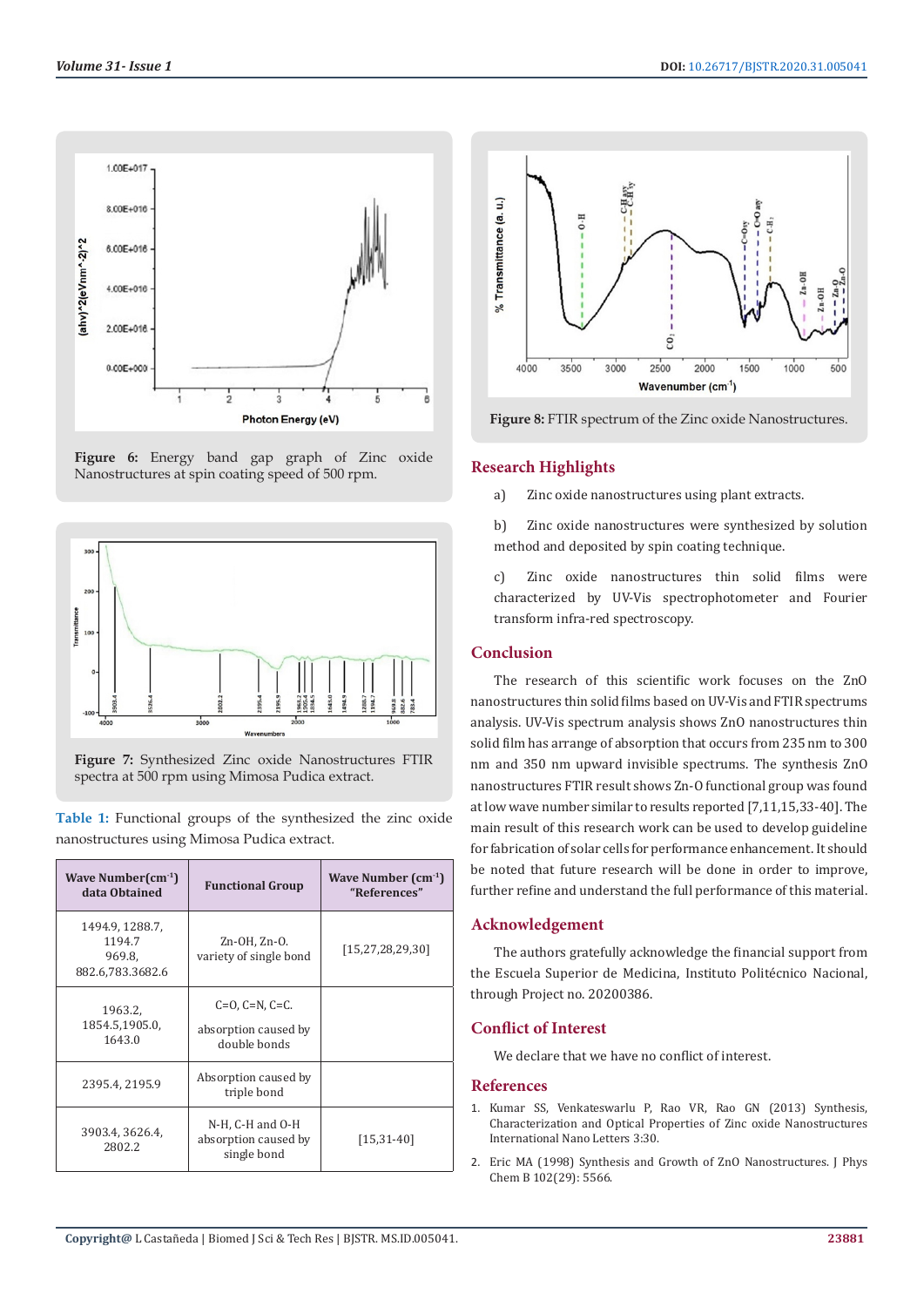- 3. [Prasad K, Jha AK \(2009\) ZnO Nanostructures: Synthesis and Adsorption](https://pdfs.semanticscholar.org/a34c/a0fb2c5c8f937fda559834e9b0c3166a37ba.pdf)  [Study. Natural Science 1\(2\): 129-135.](https://pdfs.semanticscholar.org/a34c/a0fb2c5c8f937fda559834e9b0c3166a37ba.pdf)
- 4. [Sadraei R \(2016\) A Simple Method for Preparation of Nano-sized ZnO.](https://www.researchgate.net/publication/308953404_A_Simple_Method_for_Preparation_of_Nano-sized_ZnO)  [RRJCHEM 5\(2\): 45-49.](https://www.researchgate.net/publication/308953404_A_Simple_Method_for_Preparation_of_Nano-sized_ZnO)
- 5. Zhao LH, Zhang R, Zhang J, Sun SQ (2012) Synthesis and characterization of biocompatible ZnO nanoparticles. CrystEngComm 3(14): 945-950.
- 6. [Vasireddy R, Paul R, Mitra AK \(2012\) Green Synthesis of Silver](https://journals.sagepub.com/doi/pdf/10.5772/52329)  [Nanostructures and theStudy of Optical Properties. Nanomater](https://journals.sagepub.com/doi/pdf/10.5772/52329)  [Nanotechnol 2\(8\): 1-6.](https://journals.sagepub.com/doi/pdf/10.5772/52329)
- 7. [Alessio Becheri, Maximilian Durr, Pierandrea Lo Nostro, Piero Baglioni](https://link.springer.com/article/10.1007/s11051-007-9318-3)  [\(2007\) Synthesisand characterization of Zinc oxide nano particles:](https://link.springer.com/article/10.1007/s11051-007-9318-3)  [application to textiles as UV- absorbers. J Nanopart Res 10: 679-689.](https://link.springer.com/article/10.1007/s11051-007-9318-3)
- 8. [Vaseem M, Umar A, Hahn Yoon Bong \(2010\) Growth, Properties,](https://www.researchgate.net/publication/235898761_Growth_Properties_and_Applications_of_Copper_Oxide_and_Nickel_OxideHydroxide_Nanostructures)  [and Applications of Copper Oxide and Nickel Oxide/Hydroxide](https://www.researchgate.net/publication/235898761_Growth_Properties_and_Applications_of_Copper_Oxide_and_Nickel_OxideHydroxide_Nanostructures)  [Nanostructures. Metal Oxide Nanosructures and Their Applications 2:](https://www.researchgate.net/publication/235898761_Growth_Properties_and_Applications_of_Copper_Oxide_and_Nickel_OxideHydroxide_Nanostructures)  [1-39.](https://www.researchgate.net/publication/235898761_Growth_Properties_and_Applications_of_Copper_Oxide_and_Nickel_OxideHydroxide_Nanostructures)
- 9. [Young M \(2016\) Synthesis of Zinc oxide Nanostructures with different](https://repository.lboro.ac.uk/articles/Synthesis_of_zinc_oxide_nanoparticles_with_different_morphologies_by_wet_chemistry_routes/9230594)  [morphology by wet chemistry routes. Doctoral Thesis Submitted](https://repository.lboro.ac.uk/articles/Synthesis_of_zinc_oxide_nanoparticles_with_different_morphologies_by_wet_chemistry_routes/9230594)  [in partial fulfilment of the requirements for the award of Doctor of](https://repository.lboro.ac.uk/articles/Synthesis_of_zinc_oxide_nanoparticles_with_different_morphologies_by_wet_chemistry_routes/9230594)  [Philosophy of Loughborough University.](https://repository.lboro.ac.uk/articles/Synthesis_of_zinc_oxide_nanoparticles_with_different_morphologies_by_wet_chemistry_routes/9230594)
- 10. [Ramesh P, Rajendran A, Subramanian A \(2014\) Synthesis of zinc oxide](http://ajpcrjournal.com/article/SYNTHESIS%20OF%20ZINC%20OXIDE_NANOPARTICLE%20FROM%20FRUIT%20OF%20CITRUS%20AURANTIFOLIA_BY%20CHEMICAL%20ANDGREEN%20METHOD.pdf)  [nano particle from fruit of citrus aurantifolia bychemica and green](http://ajpcrjournal.com/article/SYNTHESIS%20OF%20ZINC%20OXIDE_NANOPARTICLE%20FROM%20FRUIT%20OF%20CITRUS%20AURANTIFOLIA_BY%20CHEMICAL%20ANDGREEN%20METHOD.pdf)  [method Asian Journal of Phyto medicine and Clinical Research 2\(4\):](http://ajpcrjournal.com/article/SYNTHESIS%20OF%20ZINC%20OXIDE_NANOPARTICLE%20FROM%20FRUIT%20OF%20CITRUS%20AURANTIFOLIA_BY%20CHEMICAL%20ANDGREEN%20METHOD.pdf)  [189-195.](http://ajpcrjournal.com/article/SYNTHESIS%20OF%20ZINC%20OXIDE_NANOPARTICLE%20FROM%20FRUIT%20OF%20CITRUS%20AURANTIFOLIA_BY%20CHEMICAL%20ANDGREEN%20METHOD.pdf)
- 11. [Dobrucka R, Dugaszewka J \(2016\) Biosynthesis and antibacterial](https://www.sciencedirect.com/science/article/pii/S1319562X1500131X)  [activity of ZnO nano particles using Trifoliumpratense flower extract](https://www.sciencedirect.com/science/article/pii/S1319562X1500131X)  [Saudi Journal of Biological Science 23\(4\): 517-523.](https://www.sciencedirect.com/science/article/pii/S1319562X1500131X)
- 12. [Geetha MS, Nagabhushang H, Shivananjaiah HN \(2016\) Green medicated](https://core.ac.uk/download/pdf/82727333.pdf)  [synthesisand characterization of ZnO nano particles using Euphorbia](https://core.ac.uk/download/pdf/82727333.pdf)  [Jatropalatexas reducing agent. Journal of Science: Advanced Materials](https://core.ac.uk/download/pdf/82727333.pdf)  [and Devices 1: 301-310.](https://core.ac.uk/download/pdf/82727333.pdf)
- 13. [Fatimah I, Praditaa RY, Nurfalindaa A \(2016\) Plant Extract Mediated of](https://core.ac.uk/download/pdf/82092049.pdf)  [ZnO Nanostructures by Using Ethanol Extract of Mimosa Pudica Leaves](https://core.ac.uk/download/pdf/82092049.pdf)  [and Coffee Powder. Procedia Engineering 148: 43-48.](https://core.ac.uk/download/pdf/82092049.pdf)
- 14. [Matinise N, Fuku XG, Kaviyarasu K, Mayedwa N, Maaza M \(2017\) ZnO](https://inis.iaea.org/search/search.aspx?orig_q=RN:48078072)  [nanostructuresvia Moringa Oleifer a green synthesis: physical properties](https://inis.iaea.org/search/search.aspx?orig_q=RN:48078072)  [& mechanism of formation. Applied surface science 406: 339-347.](https://inis.iaea.org/search/search.aspx?orig_q=RN:48078072)
- 15. [Taufiq A, Ulya HN, Utomo J, Sunaryono, NHidayat, et al. \(2018\) Structural,](https://iopscience.iop.org/article/10.1088/1742-6596/1093/1/012001)  [Optical, and Antifungal Characters of Zinc oxide Nano particles Prepared](https://iopscience.iop.org/article/10.1088/1742-6596/1093/1/012001)  [by Sol-gel Method. J Phys Conf Ser 1093\(1\): 012001.](https://iopscience.iop.org/article/10.1088/1742-6596/1093/1/012001)
- 16. [Fakhari S, Jamzad M, Fard HK \(2019\) Green synthesis of zinc oxide nano](https://www.tandfonline.com/doi/full/10.1080/17518253.2018.1547925)  [particles: a comparison, Green Chemistry Letters andReviews, 12\(1\):](https://www.tandfonline.com/doi/full/10.1080/17518253.2018.1547925)  [19-24.](https://www.tandfonline.com/doi/full/10.1080/17518253.2018.1547925)
- 17. Ayi Bahtiar, Yayah Yuliah, Lusi Safriani, Nagisa Kawate, Yukio Furukawa (2016) Charge Carriers Motion in P3HT: Capped ZnO Nanostructures Blend Films; Impact of Capping Agents. ICoSE Conference Proceedings.
- 18. [Patidar D, Kaswan A, Saxena NS, Sharma K \(2013\) Mono dispersed](https://www.hindawi.com/journals/tswj/2013/260521/)  [ZnO Nanostructures and Their Use in Hetero junction Solar Cell. The](https://www.hindawi.com/journals/tswj/2013/260521/)  [Scientific World Journal 2013: 260521.](https://www.hindawi.com/journals/tswj/2013/260521/)
- 19. [Green MA \(1982\) Solar cells: operating principles, technology and](https://catalogue.nla.gov.au/Record/1555330)  [system applications, Prentice-hall, Englewood Cliffs, NJ.](https://catalogue.nla.gov.au/Record/1555330)
- 20. [Tauc J \(1972\) The optical properties of solids. North-Holland,](https://www.scirp.org/(S(i43dyn45teexjx455qlt3d2q))/reference/ReferencesPapers.aspx?ReferenceID=768456)  [Amsterdam.](https://www.scirp.org/(S(i43dyn45teexjx455qlt3d2q))/reference/ReferencesPapers.aspx?ReferenceID=768456)
- 21. [Taufiq A, Ulya HN, Utomo J, Sunaryono, NHidayat, et al. \(2018\) Structural,](https://ui.adsabs.harvard.edu/abs/2018JPhCS1093a2001T/abstract)  [Optical, and Antifungal Characters of Zinc oxide Nano particles Prepared](https://ui.adsabs.harvard.edu/abs/2018JPhCS1093a2001T/abstract)  [by Sol-gel Method. J Phys Conf Ser 1093\(1\): 012001.](https://ui.adsabs.harvard.edu/abs/2018JPhCS1093a2001T/abstract)
- 22. [Kumari KB, Raji P \(2011\) Synthesis and characterization of nano zinc](http://updatepublishing.com/journal/index.php/rrst/article/view/644) [oxide by gel spin coating. Recent Research in Science and Technology](http://updatepublishing.com/journal/index.php/rrst/article/view/644) [3\(3\).](http://updatepublishing.com/journal/index.php/rrst/article/view/644)
- 23. [Gupta A, Srivastava P, Bahadur L, Amalnerkar DP, Chauhan R \(2014\)](https://link.springer.com/article/10.1007/s13204-014-0379-1) [Comparison of physical and electrochemical properties of ZnO prepared](https://link.springer.com/article/10.1007/s13204-014-0379-1) [via surfactant-assisted precipitation routes. Appl. Nanosci 5: 787-794.](https://link.springer.com/article/10.1007/s13204-014-0379-1)
- 24. [Preethi S, Anitha A, Arulmozhi M \(2016\) A Comparative Analysis of](https://www.researchgate.net/publication/309821549_A_Comparative_Analysis_of_the_Properties_of_Zinc_Oxide_ZnO_Nanoparticles_Synthesized_by_Hydrothermal_and_Sol-Gel_Methods) [the Properties of Zinc oxide \(ZnO\) Nanostructures Synthesized by](https://www.researchgate.net/publication/309821549_A_Comparative_Analysis_of_the_Properties_of_Zinc_Oxide_ZnO_Nanoparticles_Synthesized_by_Hydrothermal_and_Sol-Gel_Methods) [Hydrothermal and Sol-Gel Methods. Indian J Sci Technol 9\(40\).](https://www.researchgate.net/publication/309821549_A_Comparative_Analysis_of_the_Properties_of_Zinc_Oxide_ZnO_Nanoparticles_Synthesized_by_Hydrothermal_and_Sol-Gel_Methods)
- 25. [Xiong G, Pal U, Serrano JG, Ucer KB, Williams RT \(2006\) Photoluminesence](http://www.ifuap.buap.mx/~upal/assets/107.pdf) [and FTIR study of ZnO nanostructures: the impurity and defect](http://www.ifuap.buap.mx/~upal/assets/107.pdf) [perspective Phys. Status Solidi 3\(10\): 3577-3581.](http://www.ifuap.buap.mx/~upal/assets/107.pdf)
- 26. Hlaing Oo WM, Mc Cluskey MD, Lalonde AD, Norton MG (2005) Infrared spectroscopy of ZnO nanostructures containing CO [sub 2] impurities Appl Phys Lett 86073111.
- 27. [Kołodziejczak Radzimska A, Markiewicz E, Jesionowski T \(2012\)](https://www.hindawi.com/journals/jnm/2012/656353/) [Structural Characterisation of ZnO Particles Obtained by the Emulsion](https://www.hindawi.com/journals/jnm/2012/656353/) [Precipitation Method J. Nanomater 2012: 656353.](https://www.hindawi.com/journals/jnm/2012/656353/)
- 28. [Top A, Çetinkaya H \(2015\) Zinc oxide and zinc hydroxide formation via](https://www.sciencedirect.com/science/article/abs/pii/S0254058415303825?via%3Dihub) [aqueous precipitation: Effect of the preparation route and lysozyme](https://www.sciencedirect.com/science/article/abs/pii/S0254058415303825?via%3Dihub) [addition. Mater Chem Phys 167: 77-87.](https://www.sciencedirect.com/science/article/abs/pii/S0254058415303825?via%3Dihub)
- 29. Hasanpour A, Niyaifar M, Asan, Amighian J (2013) Synthesis and characterization of Fe3O4 and ZnO nanocomposites by the sol-gel method. J Magn Mater 33: 441-444.
- 30. [Wahab R, Ansari SG, Kim YS, Seo HK, Kim GS, et al. \(2007\) Low](https://www.researchgate.net/publication/222540359_Low_Temperature_Solution_Synthesis_and_Characterization_of_ZnO_Nano-Flowers) [temperature solution synthesis and characterization of ZnO nano](https://www.researchgate.net/publication/222540359_Low_Temperature_Solution_Synthesis_and_Characterization_of_ZnO_Nano-Flowers)[flowers Mater. Res. Bull. 42\(9\): 1640-1648.](https://www.researchgate.net/publication/222540359_Low_Temperature_Solution_Synthesis_and_Characterization_of_ZnO_Nano-Flowers)
- 31. [Zandi S, Kameli P, Salamati H, Ahmadvand H, Hakimi M \(2011\)](https://ui.adsabs.harvard.edu/abs/2011PhyB..406.3215Z/abstract) [Microstructure and optical properties of ZnO nanostructures prepared](https://ui.adsabs.harvard.edu/abs/2011PhyB..406.3215Z/abstract) [by a simple method. Phys B Condens Matter 406\(17\): 3215-3218.](https://ui.adsabs.harvard.edu/abs/2011PhyB..406.3215Z/abstract)
- 32. [Vafaee M, Ghamsari MS \(2007\) Preparation and characterization of ZnO](https://www.academia.edu/26662349/Preparation_and_characterization_of_ZnO_nanoparticles_by_a_novel_sol_gel_route) [nanostructures by a novel sol-gel route. Mater Lett 61: 3265-3268.](https://www.academia.edu/26662349/Preparation_and_characterization_of_ZnO_nanoparticles_by_a_novel_sol_gel_route)
- 33. [Barreto G P, Morales G, Quintanilla MLL \(2013\) Microwave Assisted](https://www.hindawi.com/journals/jma/2013/478681/) [Synthesis of ZnO Nano particles: Effect of Precursor Reagents,](https://www.hindawi.com/journals/jma/2013/478681/) [Temperature, Irradiation Time, and Additives on Nano-ZnO Morphology](https://www.hindawi.com/journals/jma/2013/478681/) [Development. J Mater 2013: 478681.](https://www.hindawi.com/journals/jma/2013/478681/)
- 34. [Babel A, Jenekhea SA \(2005\) Alkyl chain length dependence of the field](https://www.researchgate.net/publication/232397572_Alkyl_chain_length_dependence_of_the_field-effect_carrier_mobility_in_regioregular_poly3-alkylthiophenes)[effect carrier mobility in region regular poly\(3-alkylthiophenes\)s. Synth](https://www.researchgate.net/publication/232397572_Alkyl_chain_length_dependence_of_the_field-effect_carrier_mobility_in_regioregular_poly3-alkylthiophenes) [Met 148\(2\): 169-173.](https://www.researchgate.net/publication/232397572_Alkyl_chain_length_dependence_of_the_field-effect_carrier_mobility_in_regioregular_poly3-alkylthiophenes)
- 35. [Fatimah I, Praditaa RY, Nurfalindaa A \(2016\) Plant Extract Mediated of](https://core.ac.uk/download/pdf/82092049.pdf) [ZnO Nanostructures by Using Ethanol Extract of Mimosa Pudica Leaves](https://core.ac.uk/download/pdf/82092049.pdf) [and Coffee Powder. Procedia Engineering 148: 43-48.](https://core.ac.uk/download/pdf/82092049.pdf)
- 36. [Ji LW, Shih WS, Fang TH, Wu CZ, Peng SM, et al. \(2010\) Preparation and](https://link.springer.com/article/10.1007/s10853-010-4336-4) [characteristics of hybrid ZnO-polymer solar cells. J Matter Sci 45: 3266-](https://link.springer.com/article/10.1007/s10853-010-4336-4) [3269](https://link.springer.com/article/10.1007/s10853-010-4336-4)
- 37. [Patidar D, Kaswan A, Saxena NS, Sharma K \(2013\) Monodispersed ZnO](https://www.hindawi.com/journals/tswj/2013/260521/) [Nanoparticles and Their Use in Heterojunction Solar Cell. The Scientific](https://www.hindawi.com/journals/tswj/2013/260521/) [World Journal 2013: 260521.](https://www.hindawi.com/journals/tswj/2013/260521/)
- 38. Pratt FL (1997) Repolarization of anisotropic muonium in orientationally disordered solids, Philos. Mag Lett, pp. 371-380.
- 39. Risdiana Fitrilawati, Hidayat R, Nugroho AA, Siregar RE, Tjia MO, et al. (2010) mSR study of electron radicaldynamics in regio-regular polythiophene. Journal of Physics Conf Series 200: 052024-052027.
- 40. [Safriani L, Risdiana R, Bahtiar A, Aprilia A, Siregar RE, et al. \(2014\)](https://www.researchgate.net/publication/260107207_Charge_Carrier_Dynamics_of_Active_Material_Solar_Cell_P3HTZnO_Nanoparticles_Studied_by_Muon_Spin_Relaxation_mSR) [Charge Carrier Dynamics of Active Material Solar Cell P3HT: ZnO](https://www.researchgate.net/publication/260107207_Charge_Carrier_Dynamics_of_Active_Material_Solar_Cell_P3HTZnO_Nanoparticles_Studied_by_Muon_Spin_Relaxation_mSR) [Nanostructures Studied by Muon Spin Relaxation \(μSR\). Advanced](https://www.researchgate.net/publication/260107207_Charge_Carrier_Dynamics_of_Active_Material_Solar_Cell_P3HTZnO_Nanoparticles_Studied_by_Muon_Spin_Relaxation_mSR) [Materials Research 896: 477-480.](https://www.researchgate.net/publication/260107207_Charge_Carrier_Dynamics_of_Active_Material_Solar_Cell_P3HTZnO_Nanoparticles_Studied_by_Muon_Spin_Relaxation_mSR)